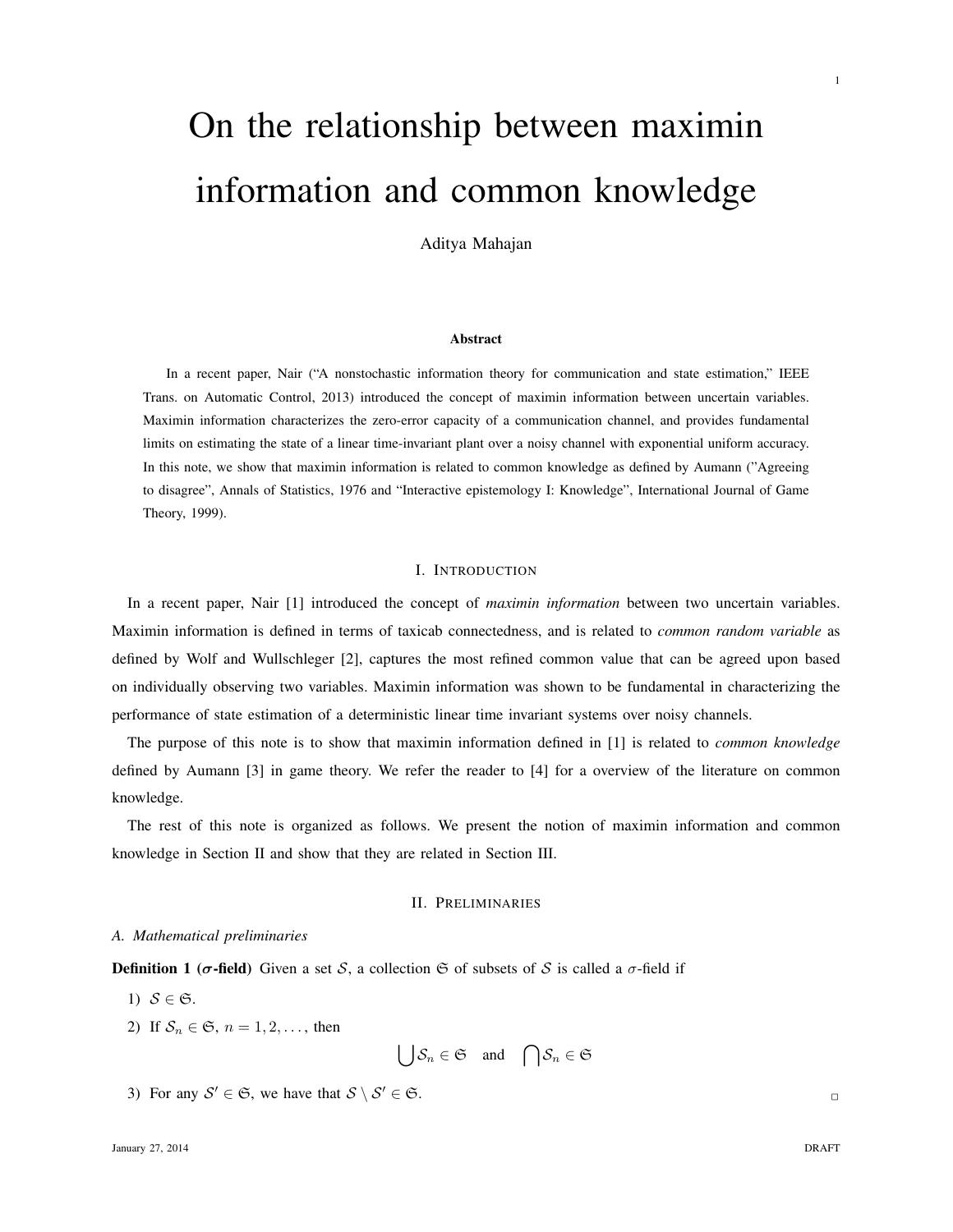**Definition 2 (Measurable space)** A set S together with a  $\sigma$ -field  $\mathfrak{S}$  of its subsets is a measurable space, and is denoted by  $(S, \mathfrak{S}).$ 

**Definition 3 (σ-field generated by a collection)** Given a measurable space (S,  $\mathfrak{S}$ ) and a subset  $\mathfrak{E}$  of  $\mathfrak{S}$ ,  $\sigma(\mathfrak{E})$ denotes the smallest sub- $\sigma$ -field of  $\mathfrak S$  containing  $\mathfrak E$ . Equivalently,  $\sigma(\mathfrak E)$  is the intersection of all  $\sigma$ -fields containing  $\mathfrak{E}.$ 

Throughout this note, we use  $(\Omega, \mathfrak{F})$  to denote the uncertainty space and call each  $\omega \in \Omega$  a *state of nature* or simply as a *state*.

**Definition 4 (Uncertain variables [1])** An *uncertain variable* X is a measurable mapping from  $(\Omega, \mathfrak{F})$  to a measurable space  $(\mathcal{X}, \mathfrak{X})$  where  $\mathfrak{X}$  contains all singletons.

Remark 1 Our definition of uncertain variables is slightly different from that of [1]. The development in [1] does not assume a measurable space. However, as we will see later, measurable spaces make it easier to connect to existing results on common knowledge. As in [1], our treatment is non-stochastic and we do not assume that a probability measure is associated with the measurable space.  $\Box$ 

**Definition 5 (Reachable set of uncertain variables)** For two uncertain variables  $X$  and  $Y$  defined on the same uncertainty space  $(\Omega, \mathfrak{F})$ , let

$$
\llbracket X \rrbracket = \{ X(\omega) : \omega \in \Omega \},
$$
  

$$
\llbracket X, Y \rrbracket = \{ (X(\omega), Y(\omega)) : \omega \in \Omega \}
$$

denote the reachable sets of X and  $(X, Y)$ .

**Definition 6** Let  $\sigma(X)$  denote the  $\sigma$ -field generated by X, i.e.,

$$
\sigma(X) = \{ \{\omega : X(\omega) \in B \} : B \in \mathfrak{X} \}.
$$

Furthermore, let  $\mathcal{D}_X$  denote the *information partition* of  $\Omega$  generated by X, i.e.,

$$
\mathcal{D}_X = \{ X^{-1}(x) \in \Omega : x \in \mathcal{X} \}
$$

It is easy to verify that  $\sigma(\mathcal{D}_X) \subseteq \sigma(X) \subseteq \mathfrak{F}$ . Moreover, when X is finite or countable,  $\sigma(X) = \sigma(\mathcal{D}_X)$ .

## *B. Taxicab connectedness and maximin information*

#### Definition 7 (Taxicab connectedness/isolation [1])

1) A pair of points  $(x, y)$  and  $(x', y') \in [[X, Y]]$  is called *taxicab connected* if there is a *taxicab sequence* connecting them, i.e., a finite sequence  $\{(x_i, y_i)\}_{i=1}^n$  of points in  $\llbracket X, Y \rrbracket$  such that  $(x, y) = (x_1, y_1)$ ,  $(x_n, y_n) = (x', y')$  and each point differs in at most one coordinate from its predecessor, i.e.,  $y_i = y_{i-1}$ and/or  $x_i = x_{i-1}$ , for each  $i \in [2, \ldots, n]$ .

2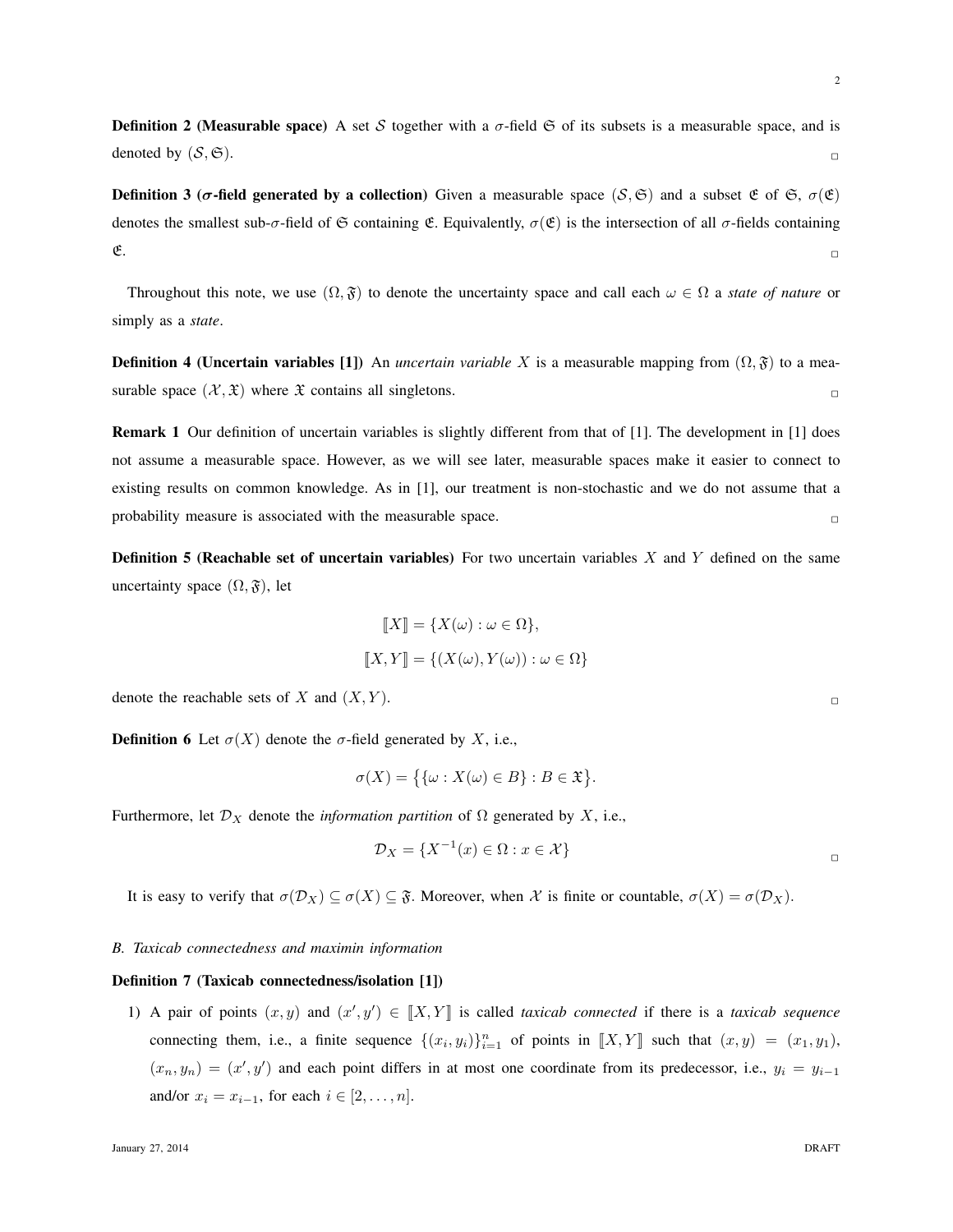- 3) A pair of sets A, B is called *taxicab isolated* if no point in A is taxicab connected in  $[[X, Y]]$  to any point in B.
- 4) A *taxicab-isolated partition* (of  $[[X, Y]]$ ) is a cover of  $[[X, Y]]$  such that every pair of distinct sets in the cover is taxicab isolated.
- 5) A *taxicab partition* (of  $[[X, Y]]$ ) is a taxicab-isolated partition of  $[[X, Y]]$  each member of which is taxicab  $\Box$ connected.  $\Box$

**Proposition 1 (From [1])** *The set*  $[X, Y]$  *has a unique taxicab partition*  $\mathcal{T}[X, Y]$ *.* 

The maximin information  $I_*$  is defined in [1] using a different concept, but then is shown to be equal to

$$
I_*[X;Y] = \log |{\mathcal{T}}[X;Y]|
$$

#### *C. Knowledge and common knowledge*

Assume that a rational agent observes the uncertain variable  $X$ . The value of  $X$  gives some information to the agent about the uncertainty space  $(\Omega, \mathfrak{F})$ . This information is captured by the information partition and knowledge function. For simplicity, we use "agent  $X$ " to denote an agent who observes  $X$ .

**Definition 8 (Information partition and knowledge field [5])** Any uncertain variable  $X$  induces an equivalence relation  $\sim_X$  on  $\Omega$  defined as

$$
\omega \sim_X \xi \iff X(\omega) = X(\xi)
$$

The quotient space of this equivalent relation is the *information partition* of agent X. The σ-field generated by events in the information partition is the *knowledge field* of agent X. Note that the information partition of agent X is given by  $\mathcal{D}_X$  and the knowledge field of agent X is given by  $\sigma(X)$ .

**Remark 2** The knowledge field is defined as  $\sigma(X)$  rather than  $\sigma(\mathcal{D}_X)$  because in probabilistic frameworks, it is more natural to work with  $\sigma(X)$  rather than  $\sigma(\mathcal{D}_X)$ . When X is finite or countable, both these representation are equal. When X is uncoutable,  $\sigma(X)$  is not the same as  $\sigma(\mathcal{D}_X)$ .

With either representation, two almost-surely identical random variables may generate different information fields. This technicality was resolved by Nielsen [6] by defining equivalence class of *generalized events* (i.e., set of events that differ on a null set) and considering the *Boolean*  $\sigma$ -field (see [7]) of generalized events.

**Definition 9 (Knowledge operator [5])** Define the knowledge operator of agent X,  $K_X : \mathfrak{F} \to \mathfrak{F}$ , as follows: for any  $E \in \mathfrak{F}$ ,  $K_X(E)$  is the largest element of  $\sigma(X)$  included in E. Equivalently,  $K_X(E)$  is the union of all elements in  $\mathcal{D}_X$  included in E.

Informally,  $K_X(E)$  is the set of states  $\omega$  at which agent X knows that the event E has occurred.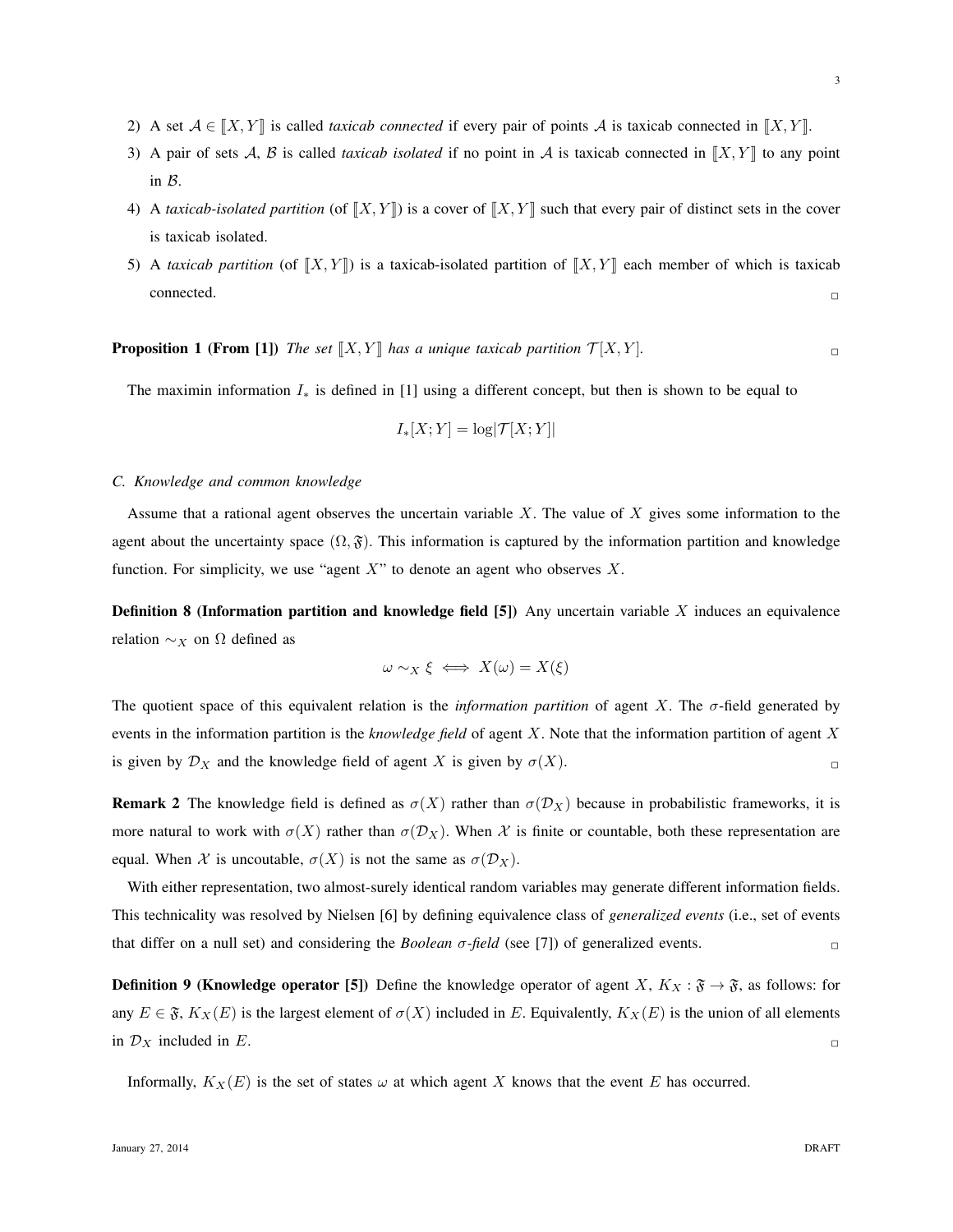4

**Definition 10 (Mutual knowledge [5])** Given two agents, one observing X and the other observing Y, define the *mutual knowledge* operator  $K^1 : \mathfrak{F} \to \mathfrak{F}$  by

$$
K^1(E) = K_X(E) \cap K_Y(E).
$$

 $K^1(E)$  is the set of states in which the event E is mutually known to agents X and Y, i.e., X knows that E has occurred and Y knows that E has occurred.

Definition 11 (Higher level mutual knowledge [5]) Define m*-th level mutual knowledge* K<sup>m</sup> by

$$
K^{m+1}(E) = K^1(K^m(E)), \quad m = 1, 2, ....
$$

 $K^2(E)$  denotes the set of states in which all agents know E, and all know that all know E.  $K^3(E)$  is the set of states in which all agents know  $E$ , all know that all know  $E$ , and all know that all know that all know  $E$ . Higher order mutual knowledge is similarly defined.

**Definition 12 (Common knowldege operator [5])** The common knowledge operator between two agents X and  $Y$  is given by

$$
K^{\infty}(E) = \bigcap_{m=1}^{\infty} K^m(E).
$$

Thus,  $K^{\infty}(E)$  denotes the set of states in which all agents know E, all know that all know E, all know that all know that all know  $E$ , ad infinitum.

**Proposition 2 (Common knowledge field [5])**  $K^{\infty}(E)$  *is the largest event in*  $\sigma(X) \cap \sigma(Y)$  *that is included in E. For this reason,*  $\sigma(X) \cap \sigma(Y)$  *is called the* common knowledge field *between* X *and* Y.

## III. MAIN RESULT

Our main result is to show that the taxicab partition  $\mathcal{T}[X;Y]$  of two uncertain variables is related to the common knowledge field. More precisely:

**Theorem 1** *Given two uncertain variables* X *and* Y, define an equivalence relation  $\sim$  on  $\Omega$  as follows: for  $\omega$ ,  $\xi$  *in*  $\Omega$ ,  $\omega \sim \xi$  *iff*  $(X(\omega), Y(\omega))$  *and*  $(X(\xi), Y(\xi))$  *are taxicab connected (i.e., belong to the same element of the taxicab partition*  $\mathcal{T}[X;Y]$ *). Let*  $\mathcal P$  *be the quotient space of this equivalence relation. If*  $I_*[X;Y] < \infty$ *, then*  $\sigma(\mathcal P)$ *is the common knowledge field between*  $X$  *and*  $Y$ *.*  $\Box$ 

Before presenting a proof, let us consider an example. Let  $\Omega = {\omega_1, \dots, \omega_8}$  and  $\mathfrak F$  be the power-set of  $\Omega$ . Define the uncertain variables  $X$  and  $Y$  as

$$
X(\omega_i) = 1 + \lfloor (i-1)/2 \rfloor
$$
,  $Y(\omega_i) = 1 + (i-1 \mod 4)$ ,  $i = 1, ..., 8$ .

The information partition corresponding to these uncertain variables are shown in Fig 1. The taxicab partition is given by

$$
\mathcal{T}[X;Y] = \{ \{ p(\omega_1), p(\omega_2), p(\omega_5), p(\omega_6) \}, \{ p(\omega_3), p(\omega_4), p(\omega_7), p(\omega_8) \} \}
$$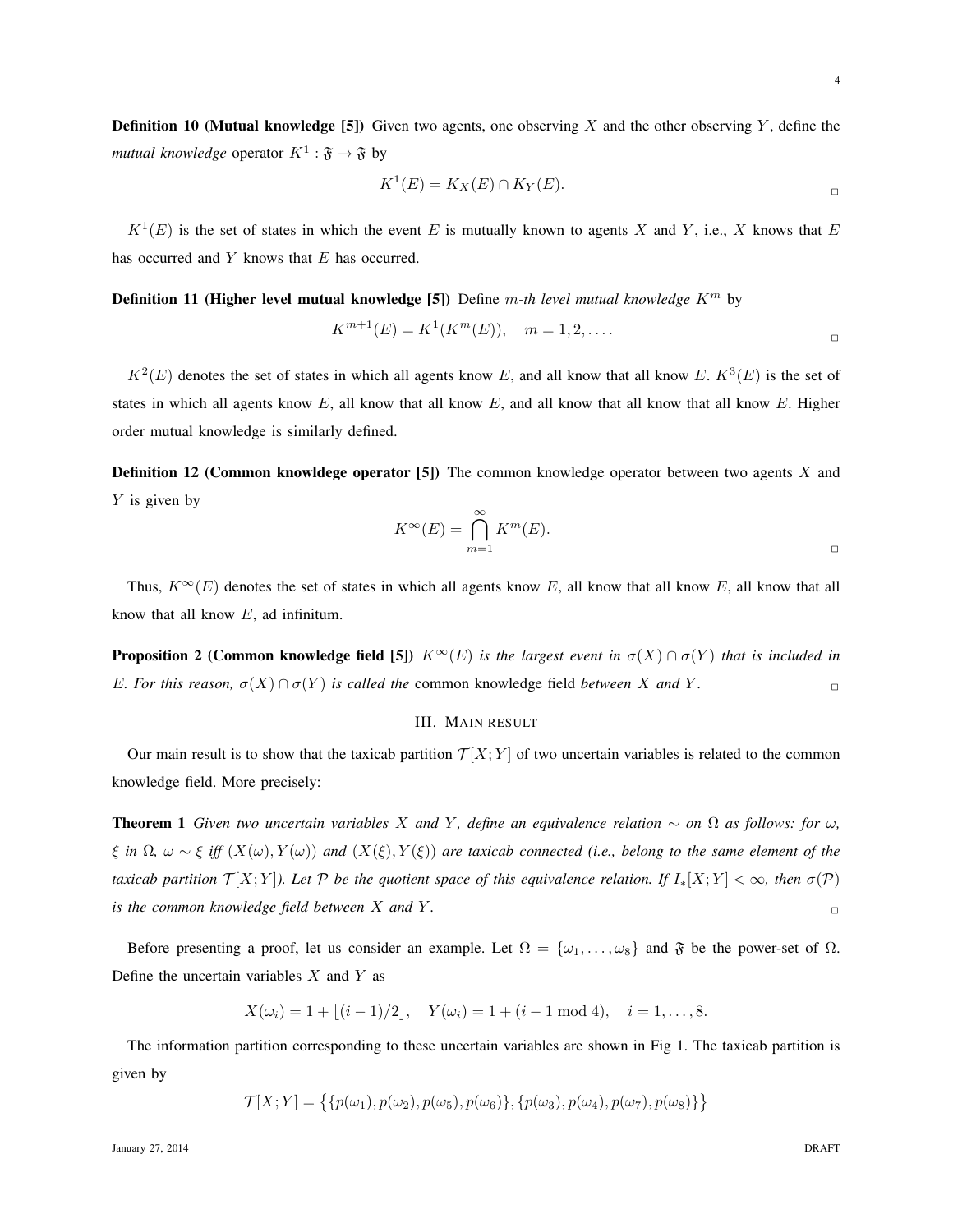

Fig. 1. The information partitions corresponding to two uncertain variables  $X$  and  $Y$ .

where  $p(\omega)$  is a short hand notation for  $(X(\omega), Y(\omega))$ . This taxicab partition corresponds to the atoms of  $\sigma(X) \cap$  $\sigma(Y)$  (see Fig 2):

 $\sigma(X) \cap \sigma(Y) = \sigma\big(\{\omega_1, \omega_2, \omega_5, \omega_6\}, \{\omega_3, \omega_4, \omega_7, \omega_8\}\big).$ 



Fig. 2. (a) The taxicab partition and (b) the atoms of the common knowledge field corresponding to the uncertain variables  $X$  and  $Y$ .

PROOF (PROOF OF THEOREM 1) For any  $\omega \in \Omega$ , let  $D_X(\omega)$  denote the element of the information partition  $\mathcal{D}_X$ containing  $\omega$ . Following [5], we say that two states  $\omega$  and  $\xi$  in  $\Omega$  are X-adjacent if  $\xi \in D_X(\omega)$ . Two states  $\omega$  and  $\xi$ are *adjacent* if they are either X-adjacent or Y -adjacent. Adjacency is symmetric and reflexive. Define the *distance*  $d(\omega, \xi)$  as the minimal length chain from  $\omega$  to  $\xi$  in which successive elements are adjacent; if no such chain exists then the distance is infinite. Let  $B(\omega, n)$  denote an *open* ball with center  $\omega$  and radius n, set  $\{\xi \in \Omega : d(\omega, \xi) < n\}.$ 

The notion of taxicab connectedness defined in [1] is related to adjacency. Specifically, we have the following.

# **Lemma 1** *Each element of*  $P$  *is of form*  $B(\omega, \infty)$ *.*

PROOF If  $d(\omega, \xi) = 1$ , then either  $X(\omega) = X(\xi)$  or  $Y(\omega) = Y(\xi)$ . Therefore,  $(X(\omega), Y(\omega))$  and  $(X(\xi), Y(\xi))$ are taxicab connected. More generally, if  $d(\omega, \xi) = n$ , then  $(X(\omega), Y(\omega))$  and  $(X(\xi), Y(\xi))$  are connected by a taxicab sequence of length n. Thus, two points  $(X(\omega), Y(\omega))$  and  $(X(\xi), Y(\xi))$  in  $\llbracket X, Y \rrbracket$  are taxicab connected iff the distance  $d(\omega, \xi)$  between them is less than infinity, i.e.,

$$
\omega \sim \xi \iff d(\omega, \xi) < \infty;
$$

or, equivalently,

$$
\omega \sim \xi \iff \xi \in B(\omega, \infty).
$$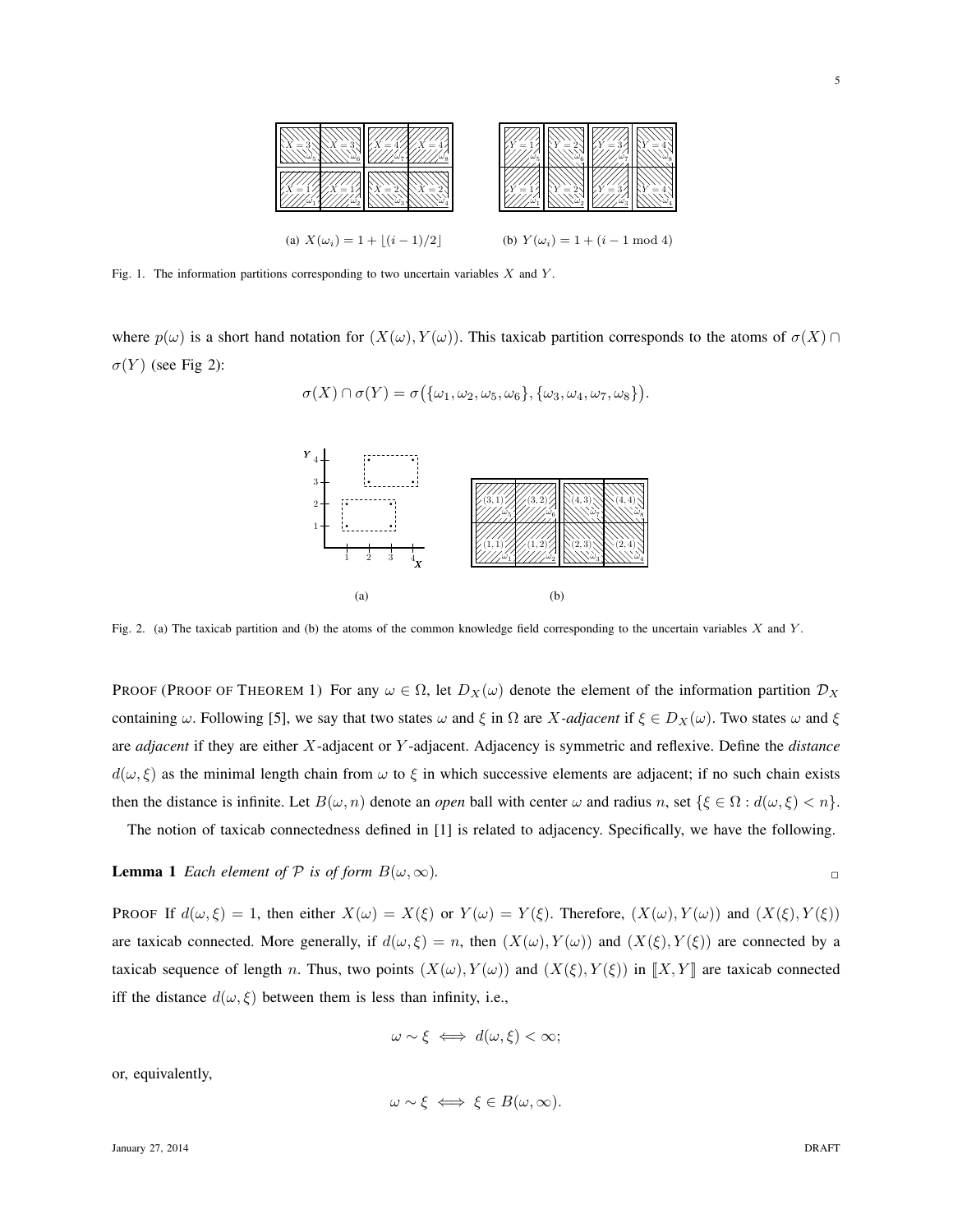Therefore, each element of  $\mathcal{P} = \Omega/\sim$  is of the form  $B(\omega, \infty)$ .

**Lemma 2 (Lemma A.33 in [5])** *For any*  $E \in \Omega$  *and*  $n \in \mathbb{N}$ ,  $\omega \in K^n(E)$  *if and only if*  $E \supseteq B(\omega, n+1)$ .

By taking union over all n, we get that for any E,  $\omega \in K^{\infty}(E)$  if and only if  $E \supseteq B(\omega, \infty)$ . Therefore, the sets  $B(\omega, \infty)$  (and, equivalently, the elements of P) are the smallest events of the common knowledge field. Since  $I_{*}[X;Y]$  is finite, P has a finite number of elements. Therefore,  $\sigma(\mathcal{P})$  is equivalent to the common knowledge field.

# IV. DISCUSSION

In this technical note, we have shown that the notion of maximin information defined in [1] is related to common knowledge. Such a relation was alluded to in [1]. In particular, it was stated in [1] that the taxicab partition  $T[X; Y]$ represents the finest posterior knowledge that can be agreed on from individually observing  $X$  and  $Y$ . Theorem 1 formally proves the above claim when knowledge is defined in terms of knowledge operators of [3] and agreement is in the sense of common knowledge.

Both taxicab partitions and common knowledge are related to the notion of *common random variable* between two *finite* valued *random variables* due to Wolf and Wullschleger [2]. Their definition can be easily generalized to finite valued uncertain variables as follows. Let G be the bipartite graph with vertices  $\mathcal{X} \cup \mathcal{Y}$ ; there is an edge between  $x \in \mathcal{X}$  and  $y \in \mathcal{Y}$  if  $(x, y) \in [X, Y]$ . The *common uncertain variable* between X and Y is the connected component of  $G$  containing both  $X$  and  $Y$ . As pointed out in [1], by construction the taxicab partitions correspond to the connected components of the bipartite graph  $G$ . This bipartite graph is also related to common knowledge. The partition of  $\Omega$  obtained by the connected components of G corresponds to the atoms of  $\sigma(X) \cap \sigma(Y)$ .

Nair [1] proves that maximin information satisfies two properties also exhibited by Shannon information, namely

- 1) *More data cannot hurt*. For any uncertain variables  $I_*[X;Y] \leq I_*[X;Y,Z]$ .
- 2) *Data processing inequality*. If  $X \leftrightarrow Y \leftrightarrow Z$  forms a Markov uncertainty chain ([1, Definition 2.2]), then  $I_*[X;Z] \leq I_*[X;Y].$

The first property is an immediate consequence of the fact that  $\sigma(Y) \subseteq \sigma(Y, Z)$ . Therefore,  $\sigma(X) \cap \sigma(Y) \subseteq$  $\sigma(X) \cap \sigma(Y, Z)$ . The second property, is an immediate consequence of the first property and the definition of uncertainty chains (see [1]).

Based on these properties Nair [1] characterized fundamental limits for networked control systems (zero-error capacity of a channel and exponential stability of estimating the state of a linear time-invariant system over a noisy channel) using maximin information.

There is a substantial literature on analysing the information flow in decentralized systems using common information [8]–[13]. In recent years, the notion of common knowledge has also been used to obtain dynamnic programming decomposition for decentralized stochastic control problems [14]. See [15, Chapter 12] for an overview